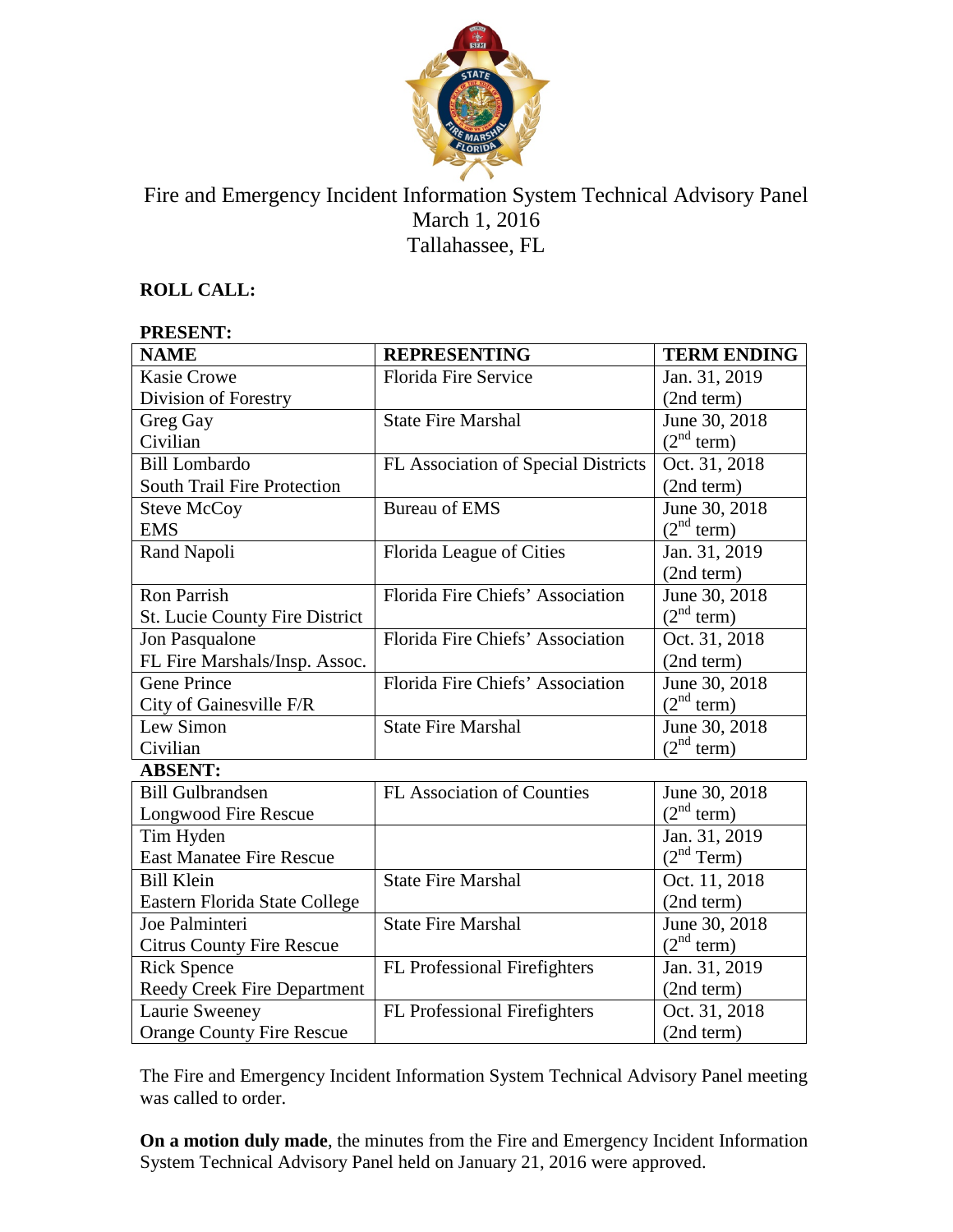#### **Motion carried**.

#### **REPORT FROM DIVISION:** *Given by Julius Halas, Director*

- Job Task Analysis
	- o Working toward phase II
	- o In depth review of FFI/II curriculum
- Efforts to complete the Tallahassee Memorial are ongoing
- USFA and FEMA have complimented Florida's reporting and leadership practices

### **REPORT FROM FFIRS:** *Provided by Wayne Watts, FFIRS Section*

#### *Handout provided*

- 2015 Reporting July 1, 2016 deadline
- Mutual Aid Reporting
	- o Unit must arrive on scene
	- o If out of jurisdiction and are only vehicle on scene, it is not mutual aid
- Getting reporting information out:
	- o On-line training for reporting practices
	- o Regional training with agency heads
	- o FFIRS newsletters for A-List
	- o Fire Service Magazine
- NFIRS Updates
	- o USFA website explains how to code a fire involving battery-motorized hover boards
		- [https://www.usfa.fema.gov/data/nfirs/support/nfirsgram\\_hoverboards.html](https://www.usfa.fema.gov/data/nfirs/support/nfirsgram_hoverboards.html)
	- o Visit [www.nfirs.org](http://www.nfirs.org/) for information on conference calls for NFIRS program managers

#### **REPORT FROM EMS:** *None*

Steve McCoy has been promoted and is no longer the EMS representative to this panel. New panel member will be appointed shortly.

The Panel thanked Steve for the great work he has done.

## **OLD BUSINESS:**

- Restructure of Annual Report Subcommittee findings/needed changes
	- o Instruction on how to read report
	- o Prepare graphs differently
	- o Disclaimer language
	- o "Do You Know Section"
		- How statistics are reported
		- Challenges in getting good information
		- $\blacksquare$  How Unknown Undetermined hurts statistics
		- Getting people to understand they can go back in and change/update information.
		- Need the information to be accurate/ability to seek grant funding
	- o Moving info around to make it more user friendly
	- o Inform local departments why this report is important to them